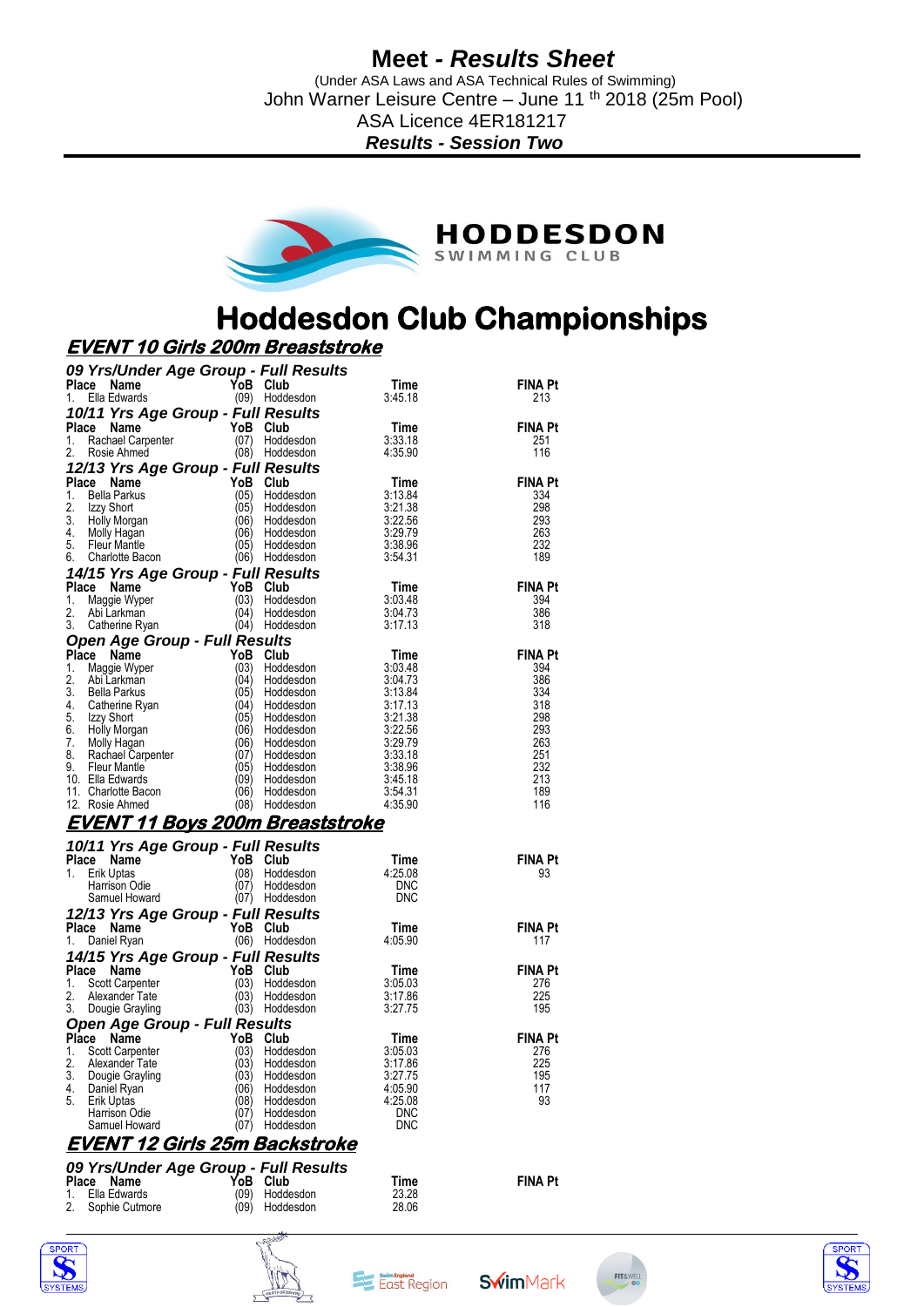(Under ASA Laws and ASA Technical Rules of Swimming) John Warner Leisure Centre – June 11 <sup>th</sup> 2018 (25m Pool)

ASA Licence 4ER181217

#### *Results - Session Two*

|             | 10/11 Yrs Age Group - Full Results                                     |              |                             |           |                    |                 |
|-------------|------------------------------------------------------------------------|--------------|-----------------------------|-----------|--------------------|-----------------|
| Place<br>1. | Name<br>Abi Sproga                                                     | YoB Club     | (07) Hoddesdon              |           | Time<br>26.78      | <b>FINA Pt</b>  |
|             | Open Age Group - Full Results                                          |              |                             |           |                    |                 |
|             | Place Name                                                             |              | YoB Club                    |           | Time               | FINA Pt         |
| 1.          | Ella Edwards                                                           | (09)         | Hoddesdon                   |           | 23.28              |                 |
| 2.          | Abi Sproga                                                             | (07)         | Hoddesdon                   |           | 26.78              |                 |
| 3.          | Sophie Cutmore                                                         | (09)         | Hoddesdon                   |           | 28.06              |                 |
|             | <u>EVENT 13 Boys 25m Backstroke</u>                                    |              |                             |           |                    |                 |
|             | 09 Yrs/Under Age Group - Full Results                                  |              |                             |           |                    |                 |
|             | Place<br>Name                                                          | YoB          | Club                        | Cat       | Time               | <b>FINA Pt</b>  |
| 1.          | Maxwell Hozier                                                         | (09)         | Hoddesdon                   |           | 21.02              |                 |
| 2.<br>3.    | Lucas Nuckey<br>Daniel Warburton                                       | (09)         | Hoddesdon<br>(09) Hoddesdon |           | 23.00<br>31.50     |                 |
|             | Kelan McCarthy                                                         |              | (09) Hoddesdon              |           | DQ 6.5             |                 |
|             | 10/11 Yrs Age Group - Full Results                                     |              |                             |           |                    |                 |
|             | Place Name                                                             | YoB Club     |                             | Cat       | Time               | <b>FINA Pt</b>  |
| 1.          | Alfie Whitman                                                          | (08)         | Hoddesdon                   |           | 23.01              |                 |
| 2.<br>3.    | <b>Rhun Dossetter</b><br>Erik Uptas                                    | (08)<br>(08) | Hoddesdon<br>Hoddesdon      |           | 23.46<br>24.76     |                 |
| 4.          | William Clarke                                                         | (07)         | Hoddesdon                   |           | 25.55              |                 |
| 5.          | Leo Mantle                                                             | (08)         | Hoddesdon                   |           | 27.41              |                 |
| 6.          | George Dumont                                                          |              | (08) Hoddesdon              |           | 28.06              |                 |
|             | 12/13 Yrs Age Group - Full Results                                     | YoB          | Club                        |           |                    |                 |
| 1.          | Place<br>Name<br>Samuel Carter                                         | (06)         | Hoddesdon                   | Cat<br>10 | Time<br>27.14      | <b>FINA Pt</b>  |
| 2.          | Marlon Solomon                                                         | (06)         | Hoddesdon                   | 8         | 29.06              |                 |
|             | <b>Open Age Group - Full Results</b>                                   |              |                             |           |                    |                 |
|             | Place Name                                                             |              | YoB Club                    | Cat       | Time               | FINA Pt         |
| 1.          | Maxwell Hozier                                                         | (09)         | Hoddesdon                   |           | 21.02              |                 |
| 2.<br>3.    | Lucas Nuckey<br>Alfie Whitman                                          | (09)<br>(08) | Hoddesdon<br>Hoddesdon      |           | 23.00<br>23.01     |                 |
| 4.          | Rhun Dossetter                                                         | (08)         | Hoddesdon                   |           | 23.46              |                 |
| 5.          | Erik Uptas                                                             | (08)         | Hoddesdon                   |           | 24.76              |                 |
| 6.<br>7.    | William Clarke<br>Samuel Carter                                        | (06)         | (07) Hoddesdon<br>Hoddesdon | 10        | 25.55<br>27.14     |                 |
| 8.          | Leo Mantle                                                             | (08)         | Hoddesdon                   |           | 27.41              |                 |
| 9.          | George Dumont                                                          |              | (08) Hoddesdon              |           | 28.06              |                 |
|             | 10. Marlon Solomon<br>11. Daniel Warburton                             | (06)         | Hoddesdon                   | 8         | 29.06              |                 |
|             |                                                                        | (09)         | Hoddesdon                   |           | 31.50              |                 |
|             |                                                                        |              |                             |           |                    |                 |
|             | Kelan McCarthy                                                         |              | (09) Hoddesdon              |           | DQ 6.5             |                 |
|             | <b>Combined Result - Multi-Disability by British Disability Points</b> |              |                             |           |                    |                 |
| 1.          | Place Name<br>Samuel Carter                                            | YoB<br>(06)  | Club<br>Hoddesdon           | Cat<br>10 | Time<br>27.14      | <b>BDPoints</b> |
| 1.          | Marlon Solomon                                                         | (06)         | Hoddesdon                   | 8         | 29.06              |                 |
|             | <u>EVENT 14 Girls 100m Freestyle</u>                                   |              |                             |           |                    |                 |
|             |                                                                        |              |                             |           |                    |                 |
|             | 10/11 Yrs Age Group - Full Results                                     |              | YoB Club                    |           |                    | <b>FINA Pt</b>  |
| Place<br>1. | Name<br>Rachael Carpenter                                              | (07)         | Hoddesdon                   |           | Time<br>1:20.23    | 255             |
| 2.          | <b>Issys Coker</b>                                                     | (07)         | Hoddesdon                   |           | 1:35.63            | 150             |
| 3.          | Georgia Winn                                                           |              | (07) Hoddesdon              |           | 1:38.34            | 138             |
| 4.<br>5.    | Rosie Ahmed<br><b>Millicent Walker</b>                                 | (08)         | Hoddesdon<br>(07) Hoddesdon |           | 1:41.84<br>1:44.51 | 124<br>115      |
|             |                                                                        |              |                             |           |                    |                 |
|             | 12/13 Yrs Age Group - Full Results<br>Place<br>Name                    | YoB          | Club                        |           | Time               | FINA Pt         |
| 1.          | <b>Bella Parkus</b>                                                    | (05)         | Hoddesdon                   |           | 1:09.32            | 396             |
| 2.          | <b>Molly Cobbold</b>                                                   | (06)         | Hoddesdon                   |           | 1:09.76            | 388             |
| 3.<br>4.    | Holly Morgan                                                           | (06)<br>(06) | Hoddesdon<br>Hoddesdon      |           | 1:12.73<br>1:13.76 | 342<br>328      |
| 5.          | Lily Rogers<br>Izzy Short                                              | (05)         | Hoddesdon                   |           | 1:16.85            | 290             |
| 6.          | Lucy Keens                                                             | (05)         | Hoddesdon                   |           | 1:20.79            | 250             |
| 7.<br>8.    | <b>Fleur Mantle</b><br><b>Charlotte Bacon</b>                          | (05)<br>(06) | Hoddesdon                   |           | 1:24.53            | 218<br>159      |
| 9.          | Anya Jenkins                                                           | (06)         | Hoddesdon<br>Hoddesdon      |           | 1:33.91<br>1:36.62 | 146             |
|             | 10. Katherine Warburton                                                |              | (06) Hoddesdon              |           | 1:47.88            | 105             |
|             | 14/15 Yrs Age Group - Full Results                                     |              |                             |           |                    |                 |
| Place       | Name                                                                   | YoB          | Club                        |           | Time               | FINA Pt         |
| 1.<br>2.    | Catherine Ryan<br><b>Mollie Downes</b>                                 | (04)<br>(03) | Hoddesdon<br>Hoddesdon      |           | 1:05.43<br>1:07.44 | 471<br>430      |
| 3.          | Abi Larkman                                                            | (04)         | Hoddesdon                   |           | 1:07.97            | 420             |
| 4.          | Ellis Burroughs                                                        | (03)         | Hoddesdon                   |           | 1:12.30            | 349             |
|             | Lucy Hinks                                                             |              | (03) Hoddesdon              |           | <b>DNC</b>         |                 |
|             | <b>Open Age Group - Full Results</b>                                   |              |                             |           |                    |                 |
| Place<br>1. | Name<br>Catherine Ryan                                                 | YoB<br>(04)  | Club<br>Hoddesdon           |           | Time<br>1:05.43    | FINA Pt<br>471  |
| 2.          | <b>Mollie Downes</b>                                                   | (03)         | Hoddesdon                   |           | 1:07.44            | 430             |
| 3.<br>4.    | Abi Larkman<br><b>Bella Parkus</b>                                     | (04)<br>(05) | Hoddesdon<br>Hoddesdon      |           | 1:07.97<br>1:09.32 | 420<br>396      |







**SwimMark** 

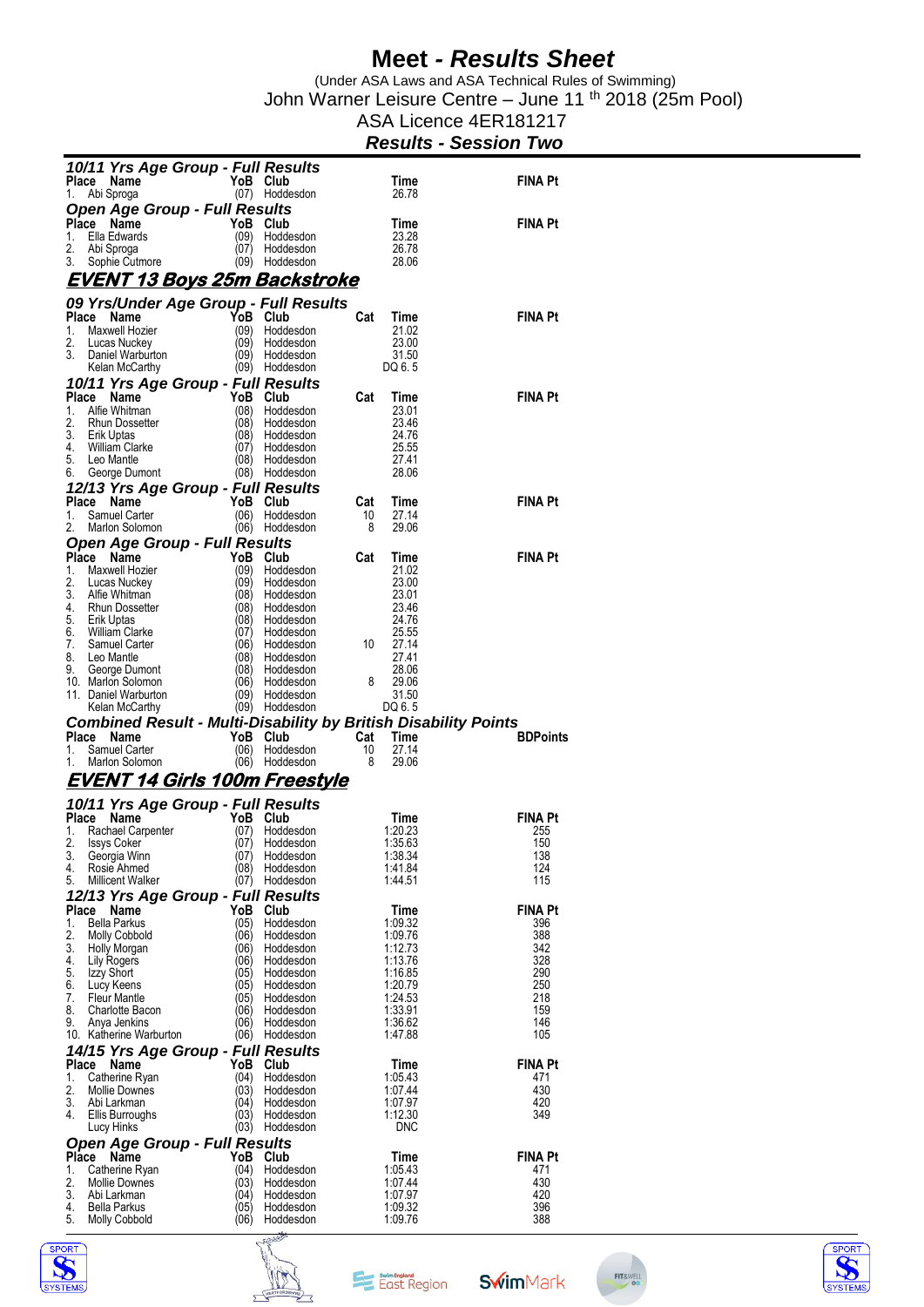(Under ASA Laws and ASA Technical Rules of Swimming) John Warner Leisure Centre – June 11 <sup>th</sup> 2018 (25m Pool)

#### ASA Licence 4ER181217 *Results - Session Two*

| 6.    | Ellis Burroughs                                                        | (03)         | Hoddesdon              |     | 1:12.30            | 349             |
|-------|------------------------------------------------------------------------|--------------|------------------------|-----|--------------------|-----------------|
| 7.    | Holly Morgan                                                           | (06)         | Hoddesdon              |     | 1:12.73            | 342             |
| 8.    | Lily Rogers                                                            | (06)         | Hoddesdon              |     | 1:13.76            | 328             |
| 9.    | Izzy Short                                                             | (05)         | Hoddesdon              |     | 1:16.85            | 290             |
|       | 10. Rachael Carpenter                                                  | (07)         | Hoddesdon              |     | 1:20.23            | 255             |
|       | 11. Lucy Keens                                                         | (05)         | Hoddesdon              |     | 1:20.79            | 250             |
|       | 12. Fleur Mantle                                                       | (05)         | Hoddesdon              |     | 1:24.53            | 218             |
|       | 13. Charlotte Bacon                                                    | (06)         | Hoddesdon              |     | 1:33.91            | 159             |
|       | 14. Issys Coker                                                        | (07)         | Hoddesdon              |     | 1:35.63            | 150             |
|       | 15. Anya Jenkins                                                       | (06)         | Hoddesdon              |     | 1:36.62            | 146             |
|       | 16. Georgia Winn                                                       | (07)         | Hoddesdon              |     | 1:38.34            | 138             |
|       | 17. Rosie Ahmed                                                        | (08)         | Hoddesdon              |     | 1:41.84            | 124             |
|       | 18. Millicent Walker                                                   | (07)         | Hoddesdon              |     | 1:44.51            | 115             |
|       | 19. Katherine Warburton                                                | (06)         | Hoddesdon              |     | 1:47.88            | 105             |
|       | Lucy Hinks                                                             |              | (03) Hoddesdon         |     | <b>DNC</b>         |                 |
|       | <u>EVENT 15 Boys 100m Freestyle</u>                                    |              |                        |     |                    |                 |
|       |                                                                        |              |                        |     |                    |                 |
|       | 09 Yrs/Under Age Group - Full Results                                  |              |                        |     |                    |                 |
|       | Place Name                                                             | YoB Club     |                        | Cat | Time               | <b>FINA Pt</b>  |
| 1.    | Kelan McCarthy                                                         |              | (09) Hoddesdon         |     | 1:55.03            | 59              |
|       | 10/11 Yrs Age Group - Full Results                                     |              |                        |     |                    |                 |
| Place | Name                                                                   | YoB          | Club                   | Cat | <b>Time</b>        | <b>FINA Pt</b>  |
| 1.    | Oliver Tom                                                             | (07)         | Hoddesdon              |     | 1:23.09            | 158             |
| 2.    | Kaiden Dossetter                                                       | (07)         | Hoddesdon              |     | 1:29.24            | 127             |
| 3.    | Charlie Brown                                                          | (07)         | Hoddesdon              |     | 1:29.99            | 124             |
| 4.    | Ollie Bradley-Smith                                                    | (08)         | Hoddesdon              |     | 1:33.65            | 110             |
| 5.    | Alfie Whitman                                                          | (08)         | Hoddesdon              |     | 1:49.18            | 69              |
| 6.    | <b>Rhun Dossetter</b>                                                  | (08)         | Hoddesdon              |     | 1:51.59            | 65              |
| 7.    | Erik Uptas                                                             |              | (08) Hoddesdon         |     | 1:53.63            | 61              |
|       | Harrison Odie                                                          |              | (07) Hoddesdon         |     | <b>DNC</b>         |                 |
|       | 12/13 Yrs Age Group - Full Results                                     |              |                        |     |                    |                 |
| Place | Name                                                                   | YoB          | Club                   | Cat | Time               | <b>FINA Pt</b>  |
| 1.    | Jack Renouf                                                            | (06)         | Hoddesdon              |     | 1:20.53            | 173             |
| 2.    |                                                                        | (05)         | Hoddesdon              |     | 1:24.27            | 151             |
| 3.    | Thomas Brown                                                           | (06)         | Hoddesdon              |     | 1:26.27            | 141             |
| 4.    | Hayden Thomhill<br>Cristiano Barone                                    | (06)         | Hoddesdon              |     | 1:33.30            | 111             |
| 5.    | Benjamin Taylor                                                        | (06)         | Hoddesdon              |     | 1:33.37            | 111             |
| 6.    |                                                                        | (06)         | Hoddesdon              |     | 1:41.94            | 85              |
| 7.    | Daniel Ryan<br>Dawson Whitelegg                                        | (06)         | Hoddesdon              |     | 1:43.72            | 81              |
| 8.    | Marlon Solomon                                                         |              | (06) Hoddesdon         |     | 8 2:25.43          | 29              |
|       |                                                                        |              |                        |     |                    |                 |
|       |                                                                        |              |                        |     |                    |                 |
|       | 14/15 Yrs Age Group - Full Results                                     |              |                        |     |                    |                 |
| Place | Name                                                                   | YoB          | Club                   | Cat | Time               | <b>FINA Pt</b>  |
| 1.    | Zac Hozier                                                             | (04)         | Hoddesdon              |     | 1:06.15            | 313             |
| 2.    | Alexander Tate                                                         | (03)         | Hoddesdon              |     | 1:08.97            | 276             |
| 3.    | Scott Carpenter                                                        | (03)         | Hoddesdon              |     | 1:09.39            | 271             |
| 4.    | Dougie Grayling                                                        |              | (03) Hoddesdon         |     | 1:17.93            | 191             |
|       |                                                                        |              |                        |     |                    |                 |
|       | 16 Yrs/Over Age Group - Full Results<br>Place Name                     | YoB Club     |                        | Cat | Time               | <b>FINA Pt</b>  |
|       |                                                                        |              |                        |     | DNC                |                 |
|       | Rhys Dolan                                                             |              | (02) Hoddesdon         |     |                    |                 |
|       | Open Age Group - Full Results                                          |              |                        |     |                    |                 |
|       | Place Name                                                             | YoB          | Club                   | Cat | Time               | <b>FINA Pt</b>  |
| 1.    | Zac Hozier                                                             | (04)         | Hoddesdon              |     | 1:06.15            | 313             |
| 2.    | Alexander Tate                                                         | (03)         | Hoddesdon              |     | 1:08.97            | 276             |
| 3.    | Scott Carpenter                                                        | (03)         | Hoddesdon              |     | 1:09.39            | 271             |
| 4.    | Dougie Grayling                                                        | (03)         | Hoddesdon              |     | 1:17.93            | 191             |
| 5.    | Jack Renouf                                                            | (06)         | Hoddesdon              |     | 1:20.53            | 173             |
| 6.    | Oliver Tom                                                             | (07)         | Hoddesdon              |     | 1:23.09            | 158             |
| 7.    | Thomas Brown                                                           | (05)         | Hoddesdon              |     | 1:24.27            | 151             |
| 8.    | Hayden Thomhill                                                        | (06)         | Hoddesdon              |     | 1:26.27            | 141             |
| 9.    | Kaiden Dossetter                                                       | (07)         | Hoddesdon              |     | 1:29.24            | 127             |
|       | 10. Charlie Brown                                                      | (07)         | Hoddesdon              |     | 1:29.99            | 124             |
|       | 11. Cristiano Barone                                                   | (06)         | Hoddesdon              |     | 1:33.30            | 111             |
|       | 12. Benjamin Taylor                                                    | (06)         | Hoddesdon              |     | 1:33.37            | 111             |
|       | 13. Ollie Bradley-Smith                                                | (08)         | Hoddesdon              |     | 1:33.65            | 110             |
|       | 14. Daniel Ryan                                                        | (06)<br>(06) | Hoddesdon<br>Hoddesdon |     | 1:41.94<br>1:43.72 | 85<br>81        |
|       | 15. Dawson Whitelegg<br>16. Alfie Whitman                              | (08)         | Hoddesdon              |     | 1:49.18            | 69              |
|       | 17. Rhun Dossetter                                                     | (08)         | Hoddesdon              |     | 1:51.59            | 65              |
|       | 18. Erik Uptas                                                         | (08)         | Hoddesdon              |     | 1:53.63            | 61              |
|       | 19. Kelan McCarthy                                                     | (09)         | Hoddesdon              |     | 1:55.03            | 59              |
|       | 20. Marlon Solomon                                                     | (06)         | Hoddesdon              |     | 8 2:25.43          | 29              |
|       | Harrison Odie                                                          | (07)         | Hoddesdon              |     | DNC                |                 |
|       | Rhys Dolan                                                             | (02)         | Hoddesdon              |     | <b>DNC</b>         |                 |
|       |                                                                        |              |                        |     |                    |                 |
|       | <b>Combined Result - Multi-Disability by British Disability Points</b> |              |                        |     |                    |                 |
|       | Place Name                                                             | YoB          | Club                   | Cat | Time               | <b>BDPoints</b> |
| 1.    | Marlon Solomon                                                         |              | (06) Hoddesdon         | 8   | 2:25.43            | 60              |
|       | <u>EVENT 16 Girls 50m Butterfly</u>                                    |              |                        |     |                    |                 |
|       |                                                                        |              |                        |     |                    |                 |
|       | 09 Yrs/Under Age Group - Full Results                                  |              |                        |     |                    |                 |
| Place | Name                                                                   | YoB          | Club                   |     | Time               | <b>FINA Pt</b>  |
| 1.    | Ella Edwards                                                           | (09)         | Hoddesdon              |     | 53.93              | 92              |